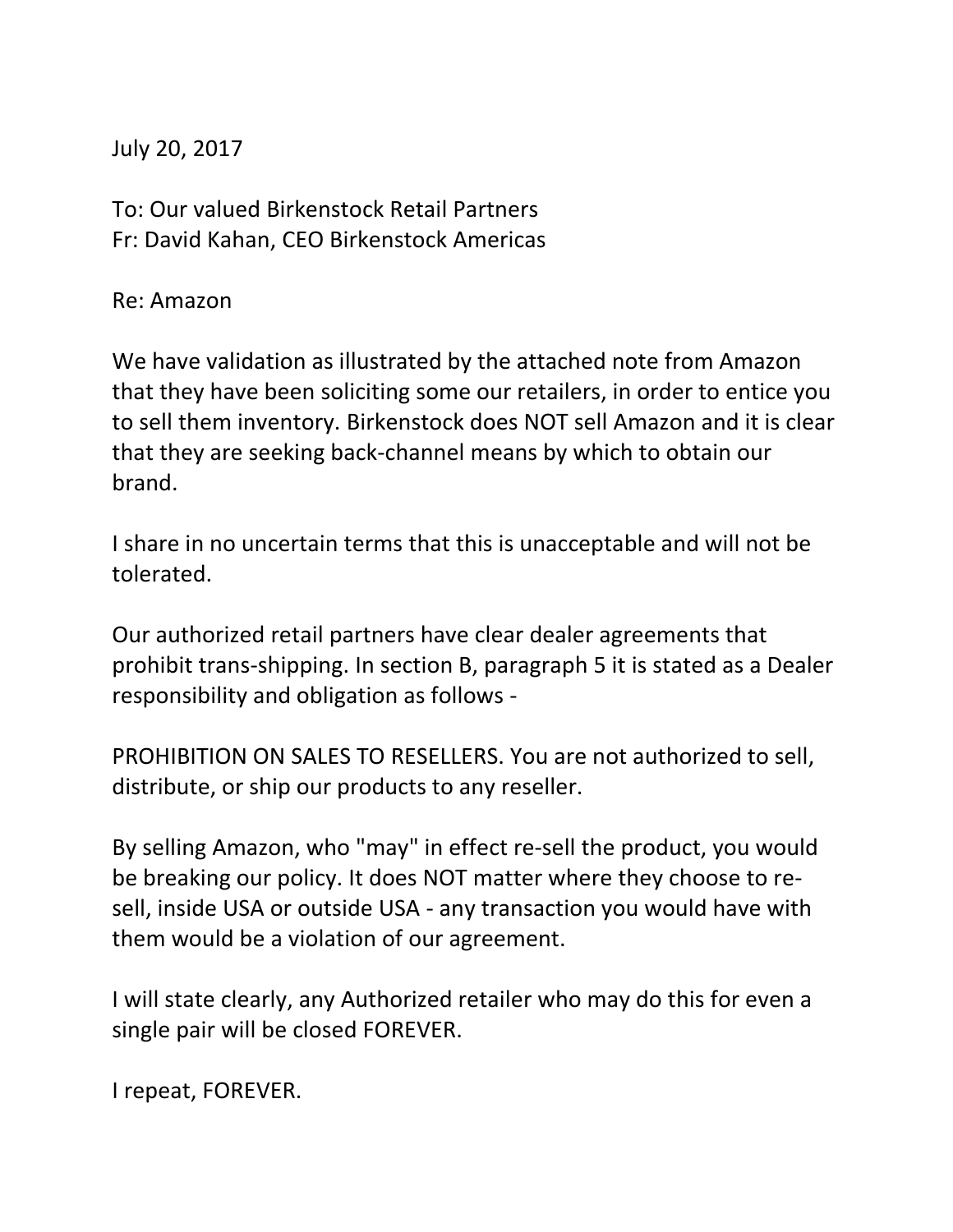I am not at liberty to share the details of the program they offer - it may be something you opt into/ or opt out of. I don't know if Amazon is seeking to buy significant "lots" of FBA inventory or purchase one single pair at a time. What I do know is they have "offered to negotiate buy prices based on the amount of inventory you may make available, and the styles they are seeking."

This is in effect soliciting you to break our valued policy and therefore would result in severing your relationship with our company.

By knowingly encouraging a breach of our policy, Amazon is potentially legally liable for "tortious interference" with our business.

This is not only highly unethical, but, there are potential legal ramifications.

I have never in my 25+ years in this industry ever heard of a retailer on such a scale as Amazon, actively soliciting other retailers for a brand's inventory in the case of such brand not choosing to sell them.

What I will state is, you, as our partner, in the spirit of our relationship, must insure that you do not participate in any manner in such an unconscionable act.

At Birkenstock, we are holding ourselves to the highest standard of brand management so that our RETAIL partners may succeed. Especially in challenging times, we believe, maintaining brand equity and managing points of distribution is of benefit to YOU. Our policies and our focus on brand management have created a market situation where not only is our brand in increasing demand, but, our brand equity is maintained across all distribution channels.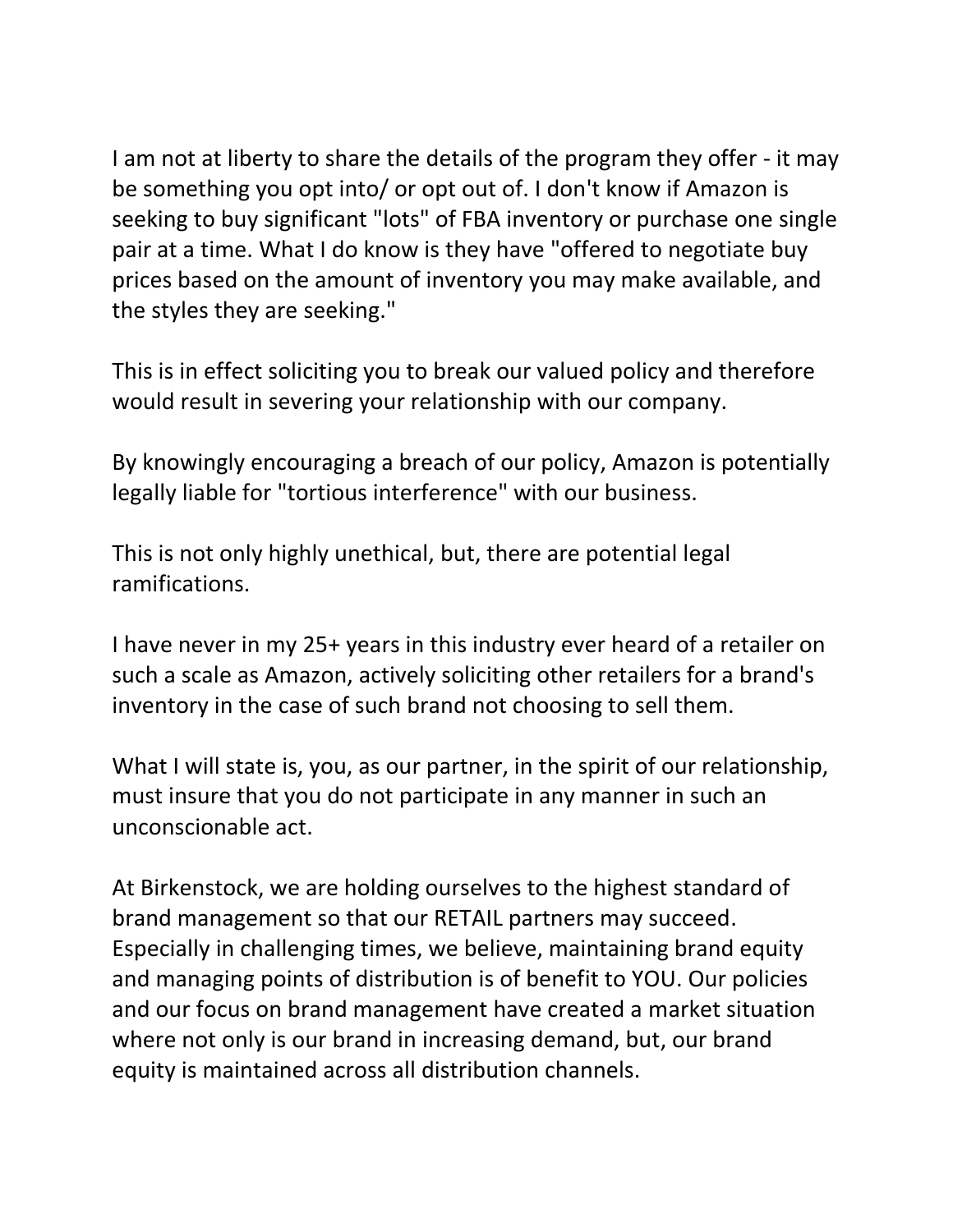This is, to me, one of the truest forms of industry win-win-win. Our brand wins - our retail partners win - and most of all, our shared consumers and fans of our brand win. They are assured they are purchasing our products from authorized retailers who share our focus on their satisfaction.

A retailer who is not a authorized Birkenstock partner, is someone who unfortunately may not have policies and a business strategy that is consistent with ours. It is our unilateral choice to sell who we believe best helps us in our shared mission to serve the consumer. If you received this letter, than thank you, because you are one of our valued (and I do mean VALUED retail partners.)

The ONLY factor that could impact our business paradigm is some backchannel situation. We have tremendous controls in place to insure that the likelihood of this happening is rare to impossible, but this solicitation by Amazon is something beyond the realm of what we would previously consider reasonable.

To me, the solicitation is quite frankly a "wolf in sheeps clothing"... sure we will purchase your inventory - and then what? For a one time sale, inventory would be put into the hands of a seller who has no regard for the equity of our brand or your long term success for that matter.

Then sell where they wish and for whatever price they choose since they would, in effect, be an unauthorized seller of Birkenstock products.

From a logical standpoint, normal retail standards do not make sense. Potentially paying full MSRP and then reselling makes no sense at all. The ONLY end result of a solicited transaction like this, would not be in the best interest of YOU or Birkenstock.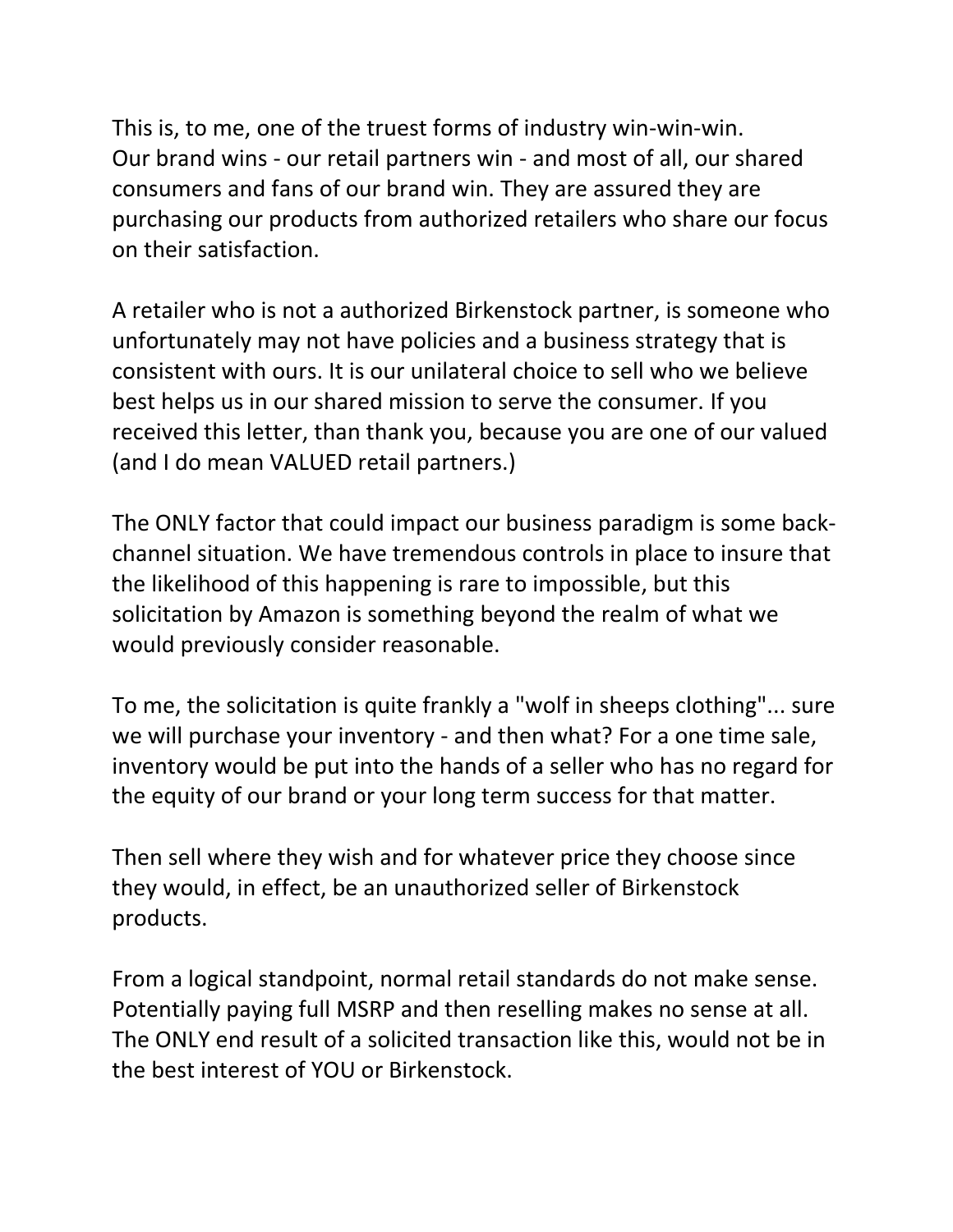On the one hand, I take the solicitation, as a VALIDATION that we at Birkenstock are doing many things right and that we are building a brand with tremendous consumer demand. We are acting in a manner that is providing us both SUCCESS.

Having said that, the fastest growing retailer in the world, is NOT afforded the privledge of sharing directly in our success and now sees some means by which to seek to "disrupt" the market and seek backdoor way to get what WE WILL NOT GIVE THEM.

We, as the brand stewards, and those who have responsibility for YOUR SUCCESS with Birkenstock will not let them "ruin our good thing."

I take their desperate act as a PERSONAL AFFRONT and as an assault on decency and all we, as a brand, as an organization, and as a partner, hold as shared values. I do not by any means share this as a "holier than thou" statement - its just that quite simply - we have a team of employees who live and breathe our brand - we do this 24/7/365 -- this is what it means to represent a brand that our retailers love to sell... and our consumers love to wear - and having said this, we will be fierce in protecting the values of our organization and the practices we share with our valued retail partners.

Last point, quite frankly I see this action by Amazon as pathetic. Amazon can't get Birkenstock by legitimate means so why not dangle a carrot in front of retailers who can make a quick buck.

It is unfortunate that we even have to take the time to write this note and for you to read it. However I do thank you for doing so - this isn't some PR press release - this is a personal note sharing a situation that I personally find sickening and professionally will not tolerate. I know with supreme faith, how much our retailers value our relationship and I am in no way calling that into question. It is my hope and belief that not